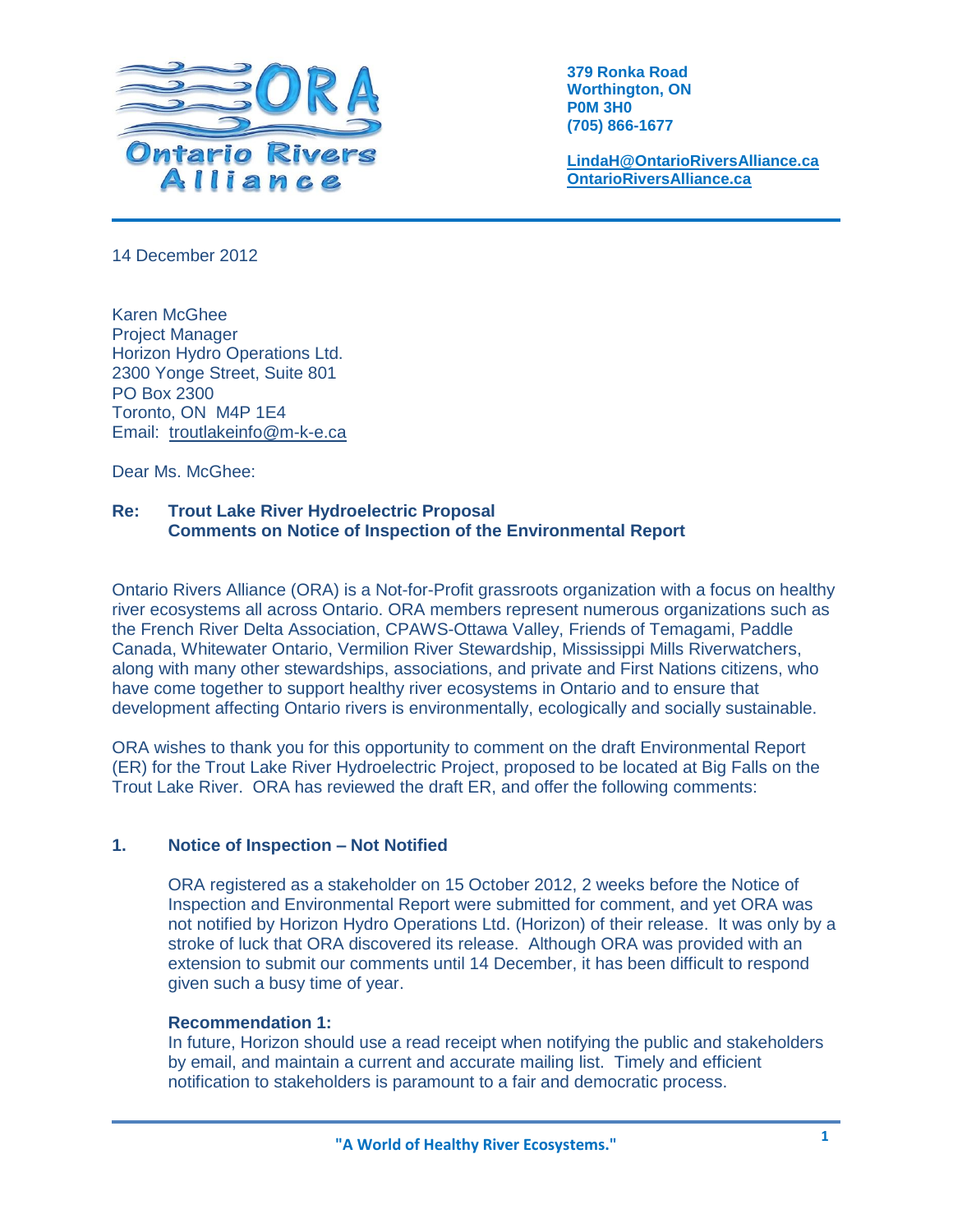## **2. Documentation – A Need for a Clear and Transparent Process Section 3 – Public, Agency and Aboriginal Consultation**

This section sets out consultation summaries for the public, agency and aboriginal consultation; however, there is no clear, transparent and traceable means to verify the accuracy and coverage of concerns set out in the summary, as not all supporting documentation was contained in the Appendices to back it up. For instance:

- AppC1 contained no correspondence from public and stakeholders after 2009.
- AppC2 contained no agency minutes, correspondence is non-existent after September 2011, and documentation is not complete when correspondence is referred to but does not appear in the Appendix. A Horizon PowerPoint presentation regarding an Agency meeting held on 20 October 2011 was included; however, there were no associated minutes to know the reactions, concerns and questions expressed by agencies.
	- o No documents at all for the year 2012 were contained in this document.
- AppC3 & C4 no correspondence, only presentations by Horizon.
- App C5 presentations by Horizon only 1 letter from Asubpeeschoseewagong Netum Anishinabek, dated 29 June 2012, requesting an opportunity to discuss the prospect of a partnership.
- AppC6 again only one letter from Hatch to McGhee, dated 19 July 2011.

We notified you of the lack of supporting documentation contained in the Appendices, and made a special request by email on 5 December 2012 for correspondence and minutes of Agency meetings. You responded indicating you would look to see if there were any finalized minutes; but unfortunately today is the deadline, and no minutes were forwarded, nor any message to inform us that you would not be providing them.

If this is a strong environmentally and socially sustainable project, and the proponent wants to ensure transparency and a clear path to how decisions were made, then there should no problem in providing all the consultation background documentation to support how mitigation measures have or have not been addressed to satisfy concerns.

### **Recommendation 2:**

All supporting documentation for public, agency and first nation consultation, including correspondence, concerns, and proponent responses, must be contained in the Environmental Report to help stakeholders better understand the concerns, and ensure Horizon has addressed those concerns through the final project design and operation plan.

## **Recommendation 3:**

In future all requests for information are addressed and responded to in a timely manner.

### **3. 4.2.5.4 - Mercury in Fish Flesh**

It was noted that there are no projections of methylmercury production or bioaccumulation of mercury post-inundation, and thus the potential impact of human exposure to mercury in fish has not been properly assessed. Since this proposal involves a headpond that inundates a wetland area, and mercury levels in fish tissue above the proposed dam location are elevated, and carry consumption restrictions, it is imperative that a mercury projection study be performed. For example, a University of Toronto study reports on reservoirs in Quebec, constructed on La Grande River,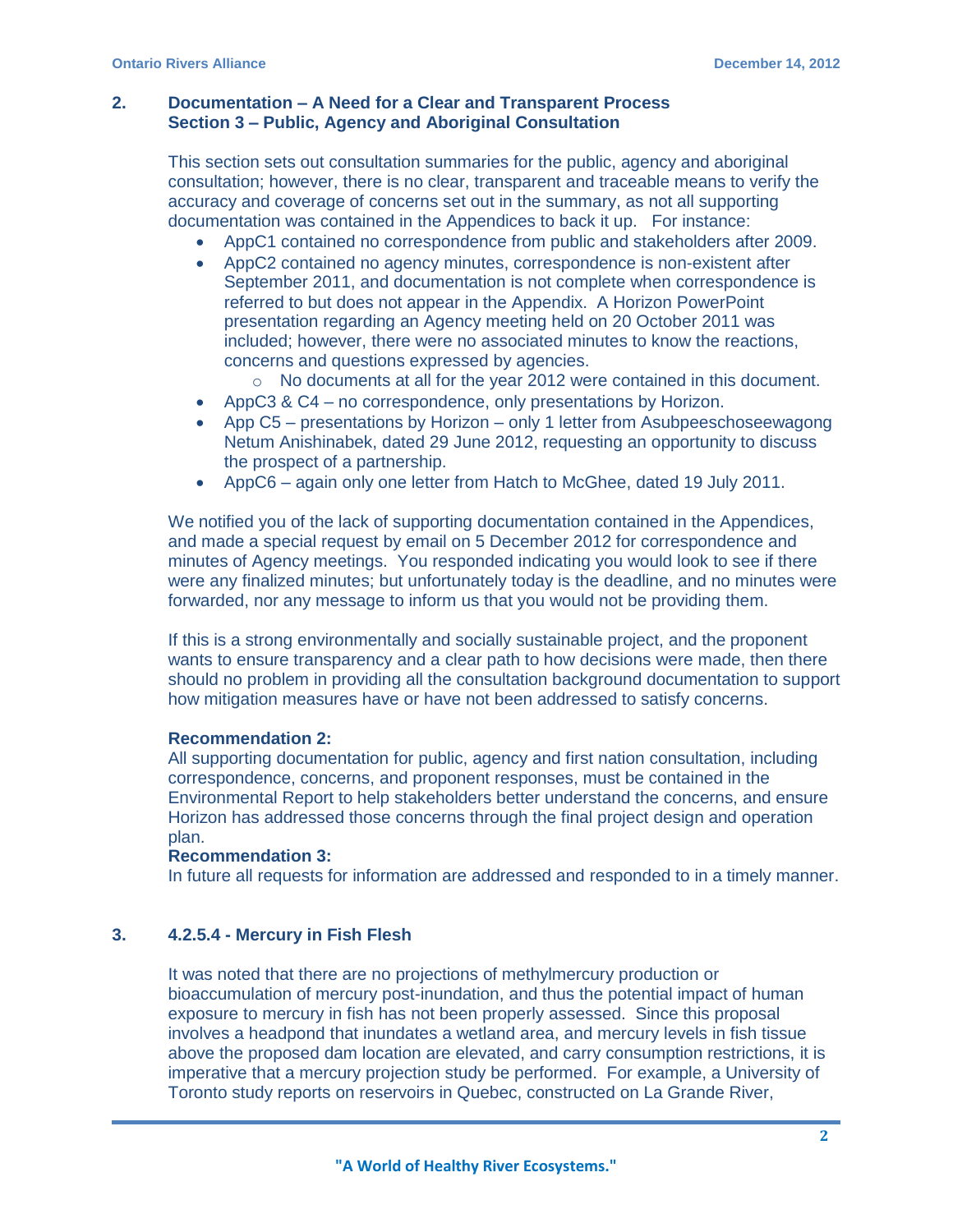comparing mercury levels in fish for pre-impoundment with post-impoundment conditions. "At all sites, mercury was consistently higher in pike and walleye." "After impoundment, mercury in fish increased: for example walleye year 2 (2x) and year 4  $(3.5x)$ , and for whitefish in year 2  $(3x)$  and in year 4  $(5.5x)$ .<sup>1</sup>

## **Recommendation 4:**

ORA submits that whenever head ponds are proposed for any hydroelectric proposal, no matter the size, it is important to make the maximum amount of information and studies available to assess potential impacts that could pose a threat to public health and safety.

## **Recommendation 5:**

Provide a quantitative analysis and projected post-construction estimate of increased mercury levels in fish tissue to understand the potential impacts on fish and human health as a result of the new reservoir.

## **Recommendation 6:**

A socio-economic impact study be undertaken to understand the potential impacts and net costs, both short-term and long-term, to potentially affected stakeholders who rely on fishing as an economic driver, and for First Nations who rely on fish as a main staple in their diets.

# **4. Mercury in Drinking Water**

There is a lack of detailed information concerning expected increase of mercury in drinking water as a result of newly inundated head pond, as well as its resulting implications on human health and safety.

# **Recommendation 7:**

 $\overline{a}$ 

Provide a quantitative analysis and projected post-construction estimate of mercury levels in water to understand potential impacts on human health as a result of the new reservoir.

# **5. 4.1.8.1 – Fish Community Studies**

It appears that fish species utilizing the study area of the dam would be negatively impacted, both during construction and post-construction. The study indicates the catch was dominated by YOY upstream from the proposed dam and adults in the large wetland upstream near the mid-point of the proposed head pond. The proposed headpond area immediately upstream from the proposed dam was the only sampling location in which walleye and white sucker YOY were captured. This nursery site and habitat for several fish species will be destroyed during construction, and after construction the headpond has the potential to make it unsuitable for nursery habitat, expose young fish to predation, and populations could eventually decline. This wetland is also thought to be a spawning site for Northern Pike and perhaps walleye.

The ER reports that new habitat within the head pond will be primarily lacustrine-like environment with slow flow velocities with a larger proportion of deep water areas and no high velocity rapids. Long-term changes include loss of fast water habitat within the

<sup>1</sup> [Bioaccumulation of Mercury by Aquatic Biota in Hydroelectric Reservoirs: A](http://ontarioriversalliance.ca/wp-content/uploads/2011/09/MethylMercuryProductionatHydroDams.pdf) Review and Consideration of Mechanisms, by PM Stokes and CD Wren, UofT, P265, 2<sup>nd</sup> paragraph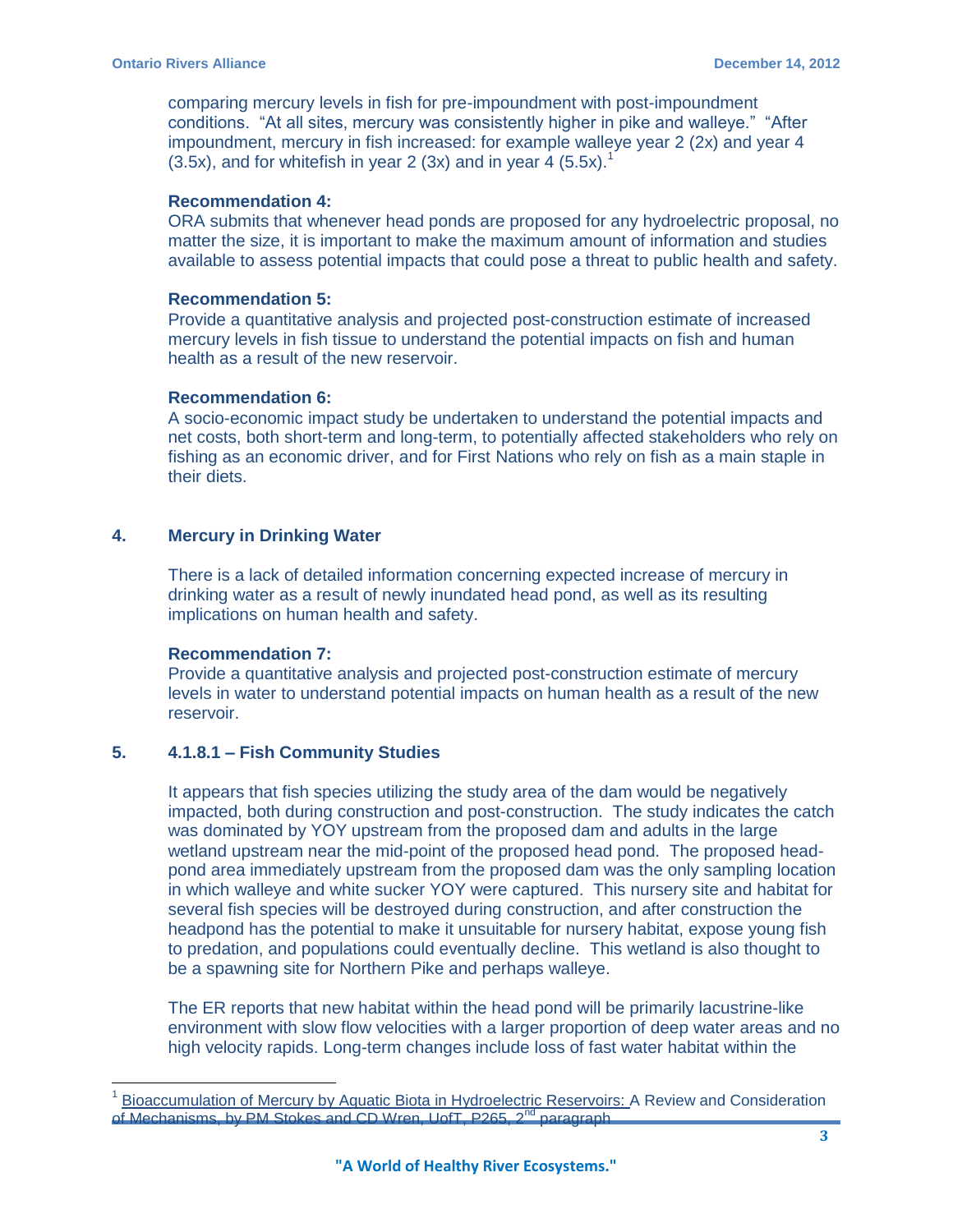upper 1000m of the head pond, and the alteration of benthic invertebrate and spawning habit for walleye and white sucker. It is indicated that vegetation will change and may well affect larger fish, and that the area to be flooded will be offset by new growth along the shoreline of the new impoundment.

ORA questions whether the new vegetation will be suitable for YOY and would provide sufficient cover for larger fish. Also, how long before vegetation is suitable for pike spawning? Mitigation measures indicate that fish habitat mitigation and compensation measures will be developed, however, there needs to be more detail.

#### **Recommendation 8:**

The Environmental Report must include detailed mitigation and compensation measures for habitat and nursery replacement.

### **Recommendation 9:**

Turbines that harm as few fish as possible, and fish passage, must be incorporated into project design to reduce fish mortality, and to allow fish to migrate freely for spawning.

### **8. Dam Decommissioning**

Ontario is littered with old and derelict hydroelectric dams that are no longer in use, along with access roads, transmission lines and poles, and that must be monitored and maintained (at a cost, usually to the taxpayer), and ultimately removed for safety and/or ecological reasons. This all takes dollars that taxpayers should not have to pay. Developers reap the rewards for at least the 40 year life cycle of their contract, and a portion of these funds must be secured for dam decommissioning.

If the FIT Program were to be terminated, profits reduced, or costly repairs were needed due to damage caused by ice or flooding, or if climate change reduced the amount of water available for energy production, the payback from these small rivers could make this facility unprofitable. This could result in bankruptcy and/or abandonment. There is no commitment in this ER for setting provisions aside to decommission the facility and its infrastructure if events such as the foregoing should occur. Provisions for dam decommissioning are essential.

#### **Recommendation 10:**

Up-front decommissioning provisions must be included in all new hydroelectric proposals in the event this facility is no longer socially, environmentally or economically sustainable.

ORA looks forward to our recommendations being reflected in the final ER.

Respectfully,

Linda Heron Chair, Ontario Rivers Alliance

Cc: Gord Miller, ECO - [commissioner@eco.on.ca](mailto:commissioner@eco.on.ca)